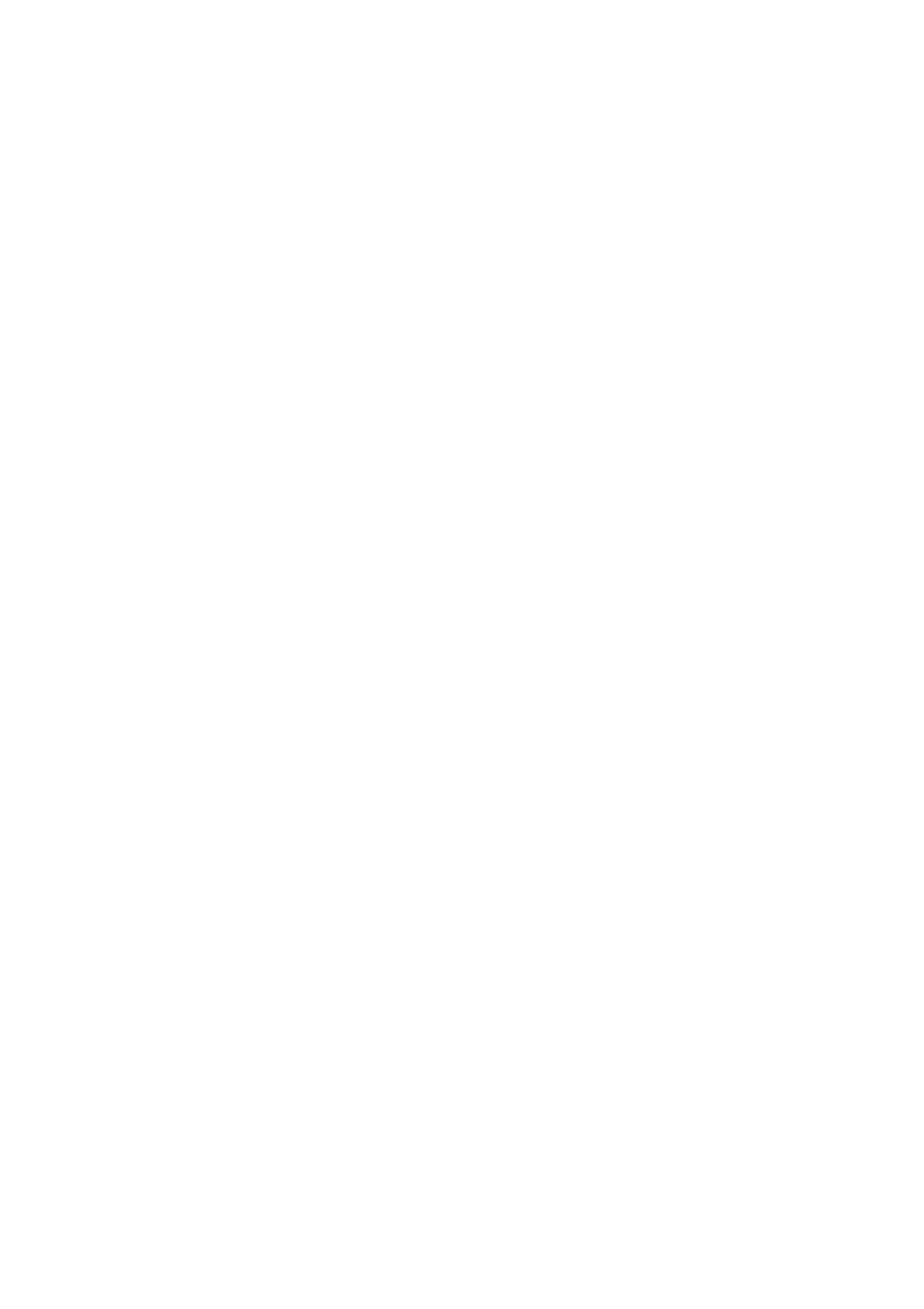# **About this guide**

Use this guide as a quick reference for accessing the features of your telephone. Your system administrator will inform you if any of these features are not available for your telephone.

### **Buttons**

This guide uses the 7316E digital phone button icons. The table below shows which buttons to use on the different types of Nortel Networks telephones.

| <b>Button Name</b>                                                                         | Digital phones/<br><b>Digital Mobility phones</b> | <b>Legacy telephones</b> |
|--------------------------------------------------------------------------------------------|---------------------------------------------------|--------------------------|
| Feature                                                                                    | ø                                                 | Feature                  |
| <b>Hold</b>                                                                                | or $(R)$<br>$\cup$ or                             | Hold<br>or               |
| Volume Control                                                                             |                                                   | (ا)                      |
| Release                                                                                    | T.                                                | RIs                      |
| IOnhook/Offhook                                                                            |                                                   |                          |
| <sup>*</sup> 7000/7100 digital phones: Features not supported or different action required |                                                   |                          |
| <sup>1</sup> Digital Mobility phones: Features not supported or different action required  |                                                   |                          |

# **Telephone features**

| <b>Background</b><br><b>Music</b><br>$\wedge$ (not avail.) | <b>Cancel</b> $\boxed{6}$ $\boxed{4}$ $\boxed{8}$ $\boxed{6}$<br> 8 <br><b>6</b><br>O.<br>Listen to music (provided by your office) through your telephone<br>speaker when you are not on a call.                                                                                                                     |
|------------------------------------------------------------|-----------------------------------------------------------------------------------------------------------------------------------------------------------------------------------------------------------------------------------------------------------------------------------------------------------------------|
| <b>Button</b><br><b>Inquiry</b><br>*^ (shows DN)           | $ \star $<br>10<br>$\circ$  <br>Check what is programmed on any button. Use when labeling<br>buttons.                                                                                                                                                                                                                 |
| <b>Call Duration</b>                                       | $\vert 7 \vert$<br> 7 <br>$\circ$<br>Briefly display the approximate length of your current or most recent<br>call.                                                                                                                                                                                                   |
| <b>Call Forward</b>                                        | <b>Cancel</b> $\boxed{\circ}$ #<br> 4 <br>$ 4\rangle$<br>$\circ$ 1<br>Send your calls to another telephone in your system.                                                                                                                                                                                            |
| <b>Call Park</b>                                           | 14<br>O<br>Put a call on hold so that it can be picked up from any telephone in<br>your system. The display shows a three-digit retrieval code.<br>To retrieve a parked call from a telephone, press an intercom button<br>and dial the retrieval code.<br>*Lift the handset/go off-hook and dial the retrieval code. |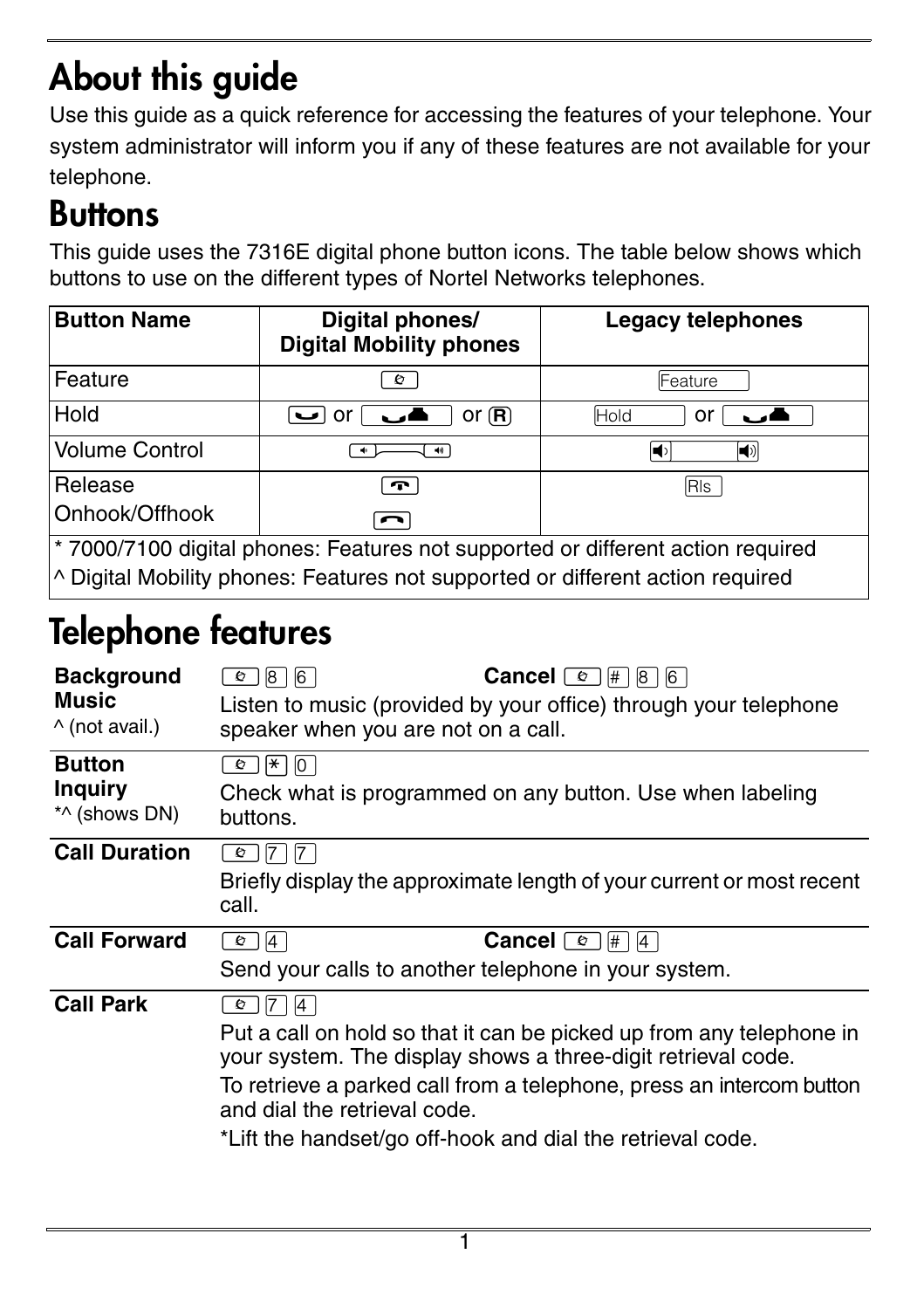| <b>Call Pickup</b> | $\boxed{\circ}$ 7 6                                                                                                                                                                |
|--------------------|------------------------------------------------------------------------------------------------------------------------------------------------------------------------------------|
| - directed         | Answer any ringing telephone.                                                                                                                                                      |
|                    | Press $\boxed{\circ}$ $\boxed{7}$ $\boxed{6}$ and dial the DN number for the ringing telephone.                                                                                    |
| <b>Call Pickup</b> | 075                                                                                                                                                                                |
| group              | Answer a call that is ringing at another telephone in your pickup group.<br>The external call that has been ringing longest is answered first.                                     |
| Call               | $\boxed{0}$ 8 $\boxed{0}$ 1                                                                                                                                                        |
| Queuing            | Answer the next call. If more than one call is waiting, priority is given<br>to incoming external calls over callback, camped, or transferred calls.                               |
| Camp-on            | $\boxed{\bullet}$ 8 2                                                                                                                                                              |
|                    | Re-route a call to another telephone even if all its lines are busy.                                                                                                               |
|                    | Press $\boxed{e}$ $\boxed{8}$ $\boxed{2}$ , then dial the extension number of the receiving<br>telephone.                                                                          |
| Class of           | $\boxed{6}$ $\boxed{8}$                                                                                                                                                            |
| service            | Change the dialing filters on a line or telephone, or gain external                                                                                                                |
| password           | access to your system. Dialing filters determine which numbers you<br>can dial.                                                                                                    |
|                    | Press $\boxed{\circ}$ 6 8 and enter a password provided by your system<br>administrator to change your class of service.                                                           |
| Conference         | $\boxed{e}$ 3                                                                                                                                                                      |
|                    | Establish a conference call between yourself and two other parties.                                                                                                                |
|                    | 1. Make or answer the first call.                                                                                                                                                  |
|                    | 2. Put the first call on hold.                                                                                                                                                     |
|                    | 3. Make or answer the second call.                                                                                                                                                 |
|                    | 4. After the second call is connected, press $\boxed{\circ}$ 3.                                                                                                                    |
|                    | 5. Press the line or intercom button of the first held call (*^not required, call<br>connects automatically).                                                                      |
|                    | 6. Press $\boxed{\cdot \cdot \cdot}$ to end the conference call.                                                                                                                   |
|                    | To remove yourself from a conference permanently                                                                                                                                   |
|                    | (unsupervised conference):                                                                                                                                                         |
|                    | Press $\boxed{\bullet}$ $\boxed{7}$ $\boxed{0}$ . The other two callers remain connected. (Some<br>external lines may not support this feature. See your system<br>administrator.) |
|                    | To put a conference on hold:                                                                                                                                                       |
|                    | Press $\boxed{\bullet}$ . The other two callers can still talk to each other.                                                                                                      |
|                    | To split a conference:                                                                                                                                                             |
|                    | Press the line or intercom button of one caller to consult privately while<br>the other caller is on hold. To re-establish the conference, press<br>$\boxed{\bullet}$ 3.           |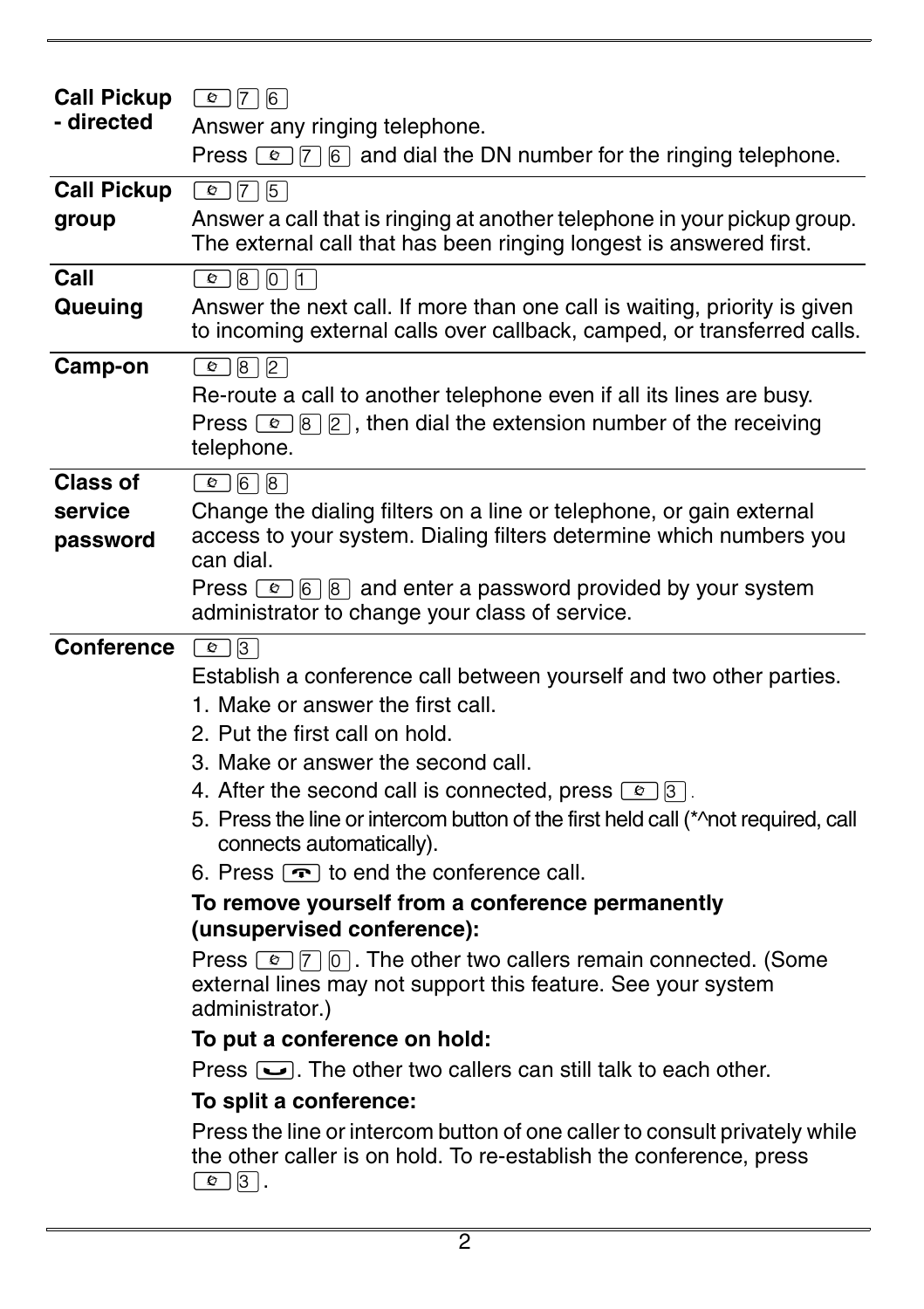| continued                                | Conference To disconnect one party:<br>Press the line or intercom button of the caller you want to disconnect,<br>then press $\boxed{\cdot}$ . Press the line or intercom button of the remaining<br>caller to resume your conversation.<br>To independently hold two calls:<br>Press the line or intercom button of the first caller, then press $\sum$ .<br>The second caller is automatically put on hold. To re-establish the<br>conference, retrieve one call from hold, press $\boxed{\circ}$ 3, then retrieve<br>the second call from hold.                                                                                                                                  |
|------------------------------------------|-------------------------------------------------------------------------------------------------------------------------------------------------------------------------------------------------------------------------------------------------------------------------------------------------------------------------------------------------------------------------------------------------------------------------------------------------------------------------------------------------------------------------------------------------------------------------------------------------------------------------------------------------------------------------------------|
| <b>Dialing</b><br>modes<br>^ (set-based) | $\boxed{0}$ $\boxed{4}$ $\boxed{8}$ $\boxed{2}$<br>Choose one of three methods of dialing.<br>1. Press $\boxed{\circ}$ $\boxed{*}$ $\boxed{8}$ $\boxed{2}$ .<br>2. Press $\mathbb{H}$ to select the mode.<br>3. Press $\sum$ to store the mode.<br>Standard Dial: Select a line, then dial the number. (Standard Dial is<br>always available, even when another dialing mode is selected.)<br>Automatic Dial: Dial the number without choosing a line button first.<br>Your prime line is automatically selected for the call.<br>Pre-Dial: Dial the number, then press a line button to place the call.<br>Edit the number by pressing <b>Example 200</b> before placing the call. |
| Do Not<br>Disturb                        | <b>Cancel</b> $\boxed{e}$ $\boxed{H}$ $\boxed{8}$ $\boxed{5}$<br>$\boxed{6}$ 8 5<br>When you are not on a call prevent all incoming calls, except priority<br>calls, from ringing at your telephone. When you are on a call, block an<br>incoming priority call.                                                                                                                                                                                                                                                                                                                                                                                                                    |
| Group<br>Listening<br>*^ (not avail.)    | <b>Cancel</b> $\boxed{e}$ $\boxed{\#}$ $\boxed{8}$ $\boxed{0}$ $\boxed{2}$<br>$\boxed{0}$ 8 0 2<br>Use both the handset and speaker while you are on a call. To avoid<br>electronic feedback, keep the handset away from the speaker during<br>the call, and press $\boxed{\bullet}$ to hang up.                                                                                                                                                                                                                                                                                                                                                                                    |
| <b>Hold</b>                              | $\overline{\phantom{a}}$<br>Temporarily suspend a call.<br>To retrieve a held call, press the line button for the held call.<br>*^ (Press Hold/Recall)<br><b>Exclusive Hold</b> $\boxed{\circ}$ 7 9 or $\boxed{\circ}$ $\boxed{\bullet}$<br>Temporarily suspend a call and prevent other telephones from picking<br>it up.                                                                                                                                                                                                                                                                                                                                                          |
| Last<br>Number<br>Redial                 | $\boxed{\bullet}$ 5<br>Automatically redial the last external telephone number that you<br>dialed.                                                                                                                                                                                                                                                                                                                                                                                                                                                                                                                                                                                  |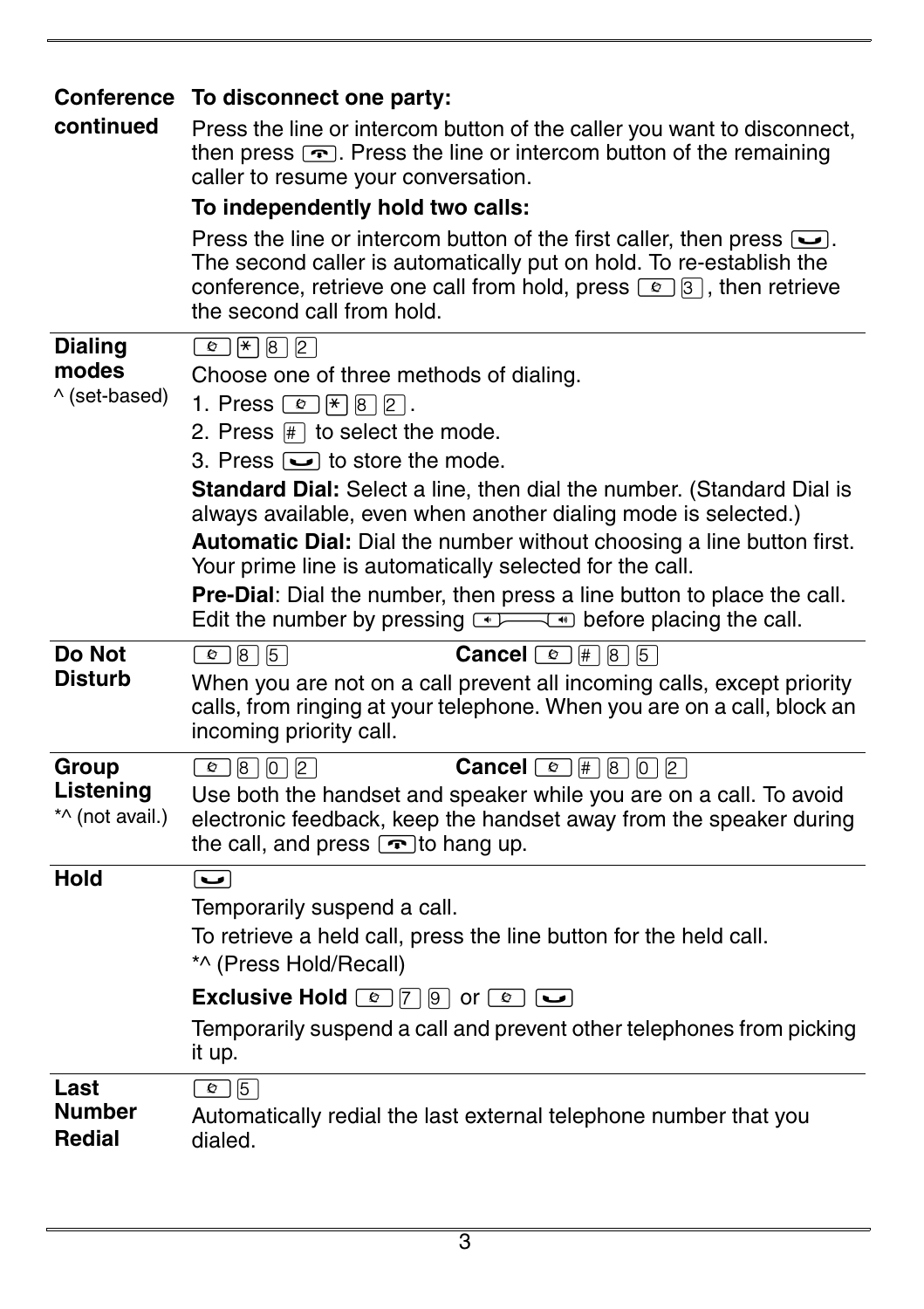| Language<br>Choice                               | $\boxed{\bullet}$ $\boxed{\ast}$ 5 $\boxed{0}$ 1 Select Primary Language for the telephone display.<br>$\boxed{\bullet}$ $\boxed{\ast}$ 5 $\boxed{0}$ 2 Select Alternate Language for the telephone display.<br>$\boxed{\circ}$ $\boxed{\ast}$ 5 $\boxed{0}$ 3 Select Alternate Language 2 for the telephone display.<br>$\boxed{\bullet}$ $\boxed{\ast}$ $\boxed{5}$ $\boxed{0}$ $\boxed{4}$ Select Alternate Language 3 for the telephone display.<br>^This feature sets the system-based prompts. Use the handset menu to<br>set the set-based prompts. |
|--------------------------------------------------|------------------------------------------------------------------------------------------------------------------------------------------------------------------------------------------------------------------------------------------------------------------------------------------------------------------------------------------------------------------------------------------------------------------------------------------------------------------------------------------------------------------------------------------------------------|
| Line pools<br>*^ (no<br>intercom key)            | $\boxed{6}$ 6 4<br>With a line pool, telephones can share several lines for making calls.<br>1. Press $\boxed{\bullet}$ 6 4 or an intercom button.<br>2. Enter a line pool access code. (See your system administrator for<br>a list.)                                                                                                                                                                                                                                                                                                                     |
| Line<br>Redirection<br>*^ (not avail.)           | $\boxed{\bullet}$ $\boxed{8}$ $\boxed{4}$<br><b>Cancel</b> $\boxed{e}$ $\boxed{H}$ $\boxed{8}$ $\boxed{4}$<br>Send calls arriving on an external line to another telephone outside<br>your system. (Some external lines may not support this feature. See<br>your system administrator.)                                                                                                                                                                                                                                                                   |
| Link                                             | $\boxed{\bullet}$ 7 1<br>Generate a Link signal <b>E5</b> to access a PBX or other host exchange.                                                                                                                                                                                                                                                                                                                                                                                                                                                          |
| <b>Long Tones</b>                                | 0 8 0 8<br>Generate a tone for as long as you hold down a button. This is used<br>to communicate with devices like fax or answering machines. Long<br>tones are in effect only for your current call.<br>^ (static three-second tone per button press)                                                                                                                                                                                                                                                                                                     |
| <b>Messages</b>                                  | $\boxed{\circ}$ 1<br><b>Cancel</b> $\text{C}$ $\text{F}$ $\text{F}$<br>Send a message to another telephone within your system.<br>To view and reply to your messages:<br>1. Press $\textcircled{2}$ 6 5.<br>2. Press $*$ and $#$ to view your message list.<br>3. Press $\overline{0}$ to call the person who left you the message.<br>To erase a message:<br>1. Press $\sum$ while viewing a message.                                                                                                                                                     |
| <b>Moving line</b><br>buttons<br>*^ (not avail.) | $\boxed{e}$ $\boxed{*}$ $\boxed{8}$ $\boxed{1}$<br>Change the position of your line or hunt group buttons.<br>1. Press $\circledcirc$ $\overline{\ast}$ $\overline{\circ}$ $\overline{\cdot}$ .<br>2. Press the line button that you want to move.<br>3. Press the button that you want to move the line to.<br>4. Press $\boxed{\cdot}$ . The two buttons are exchanged.<br>5. Update the button label strip on your telephone.<br>Line buttons cannot be exchanged with intercom, answer or handsfree<br>buttons.                                        |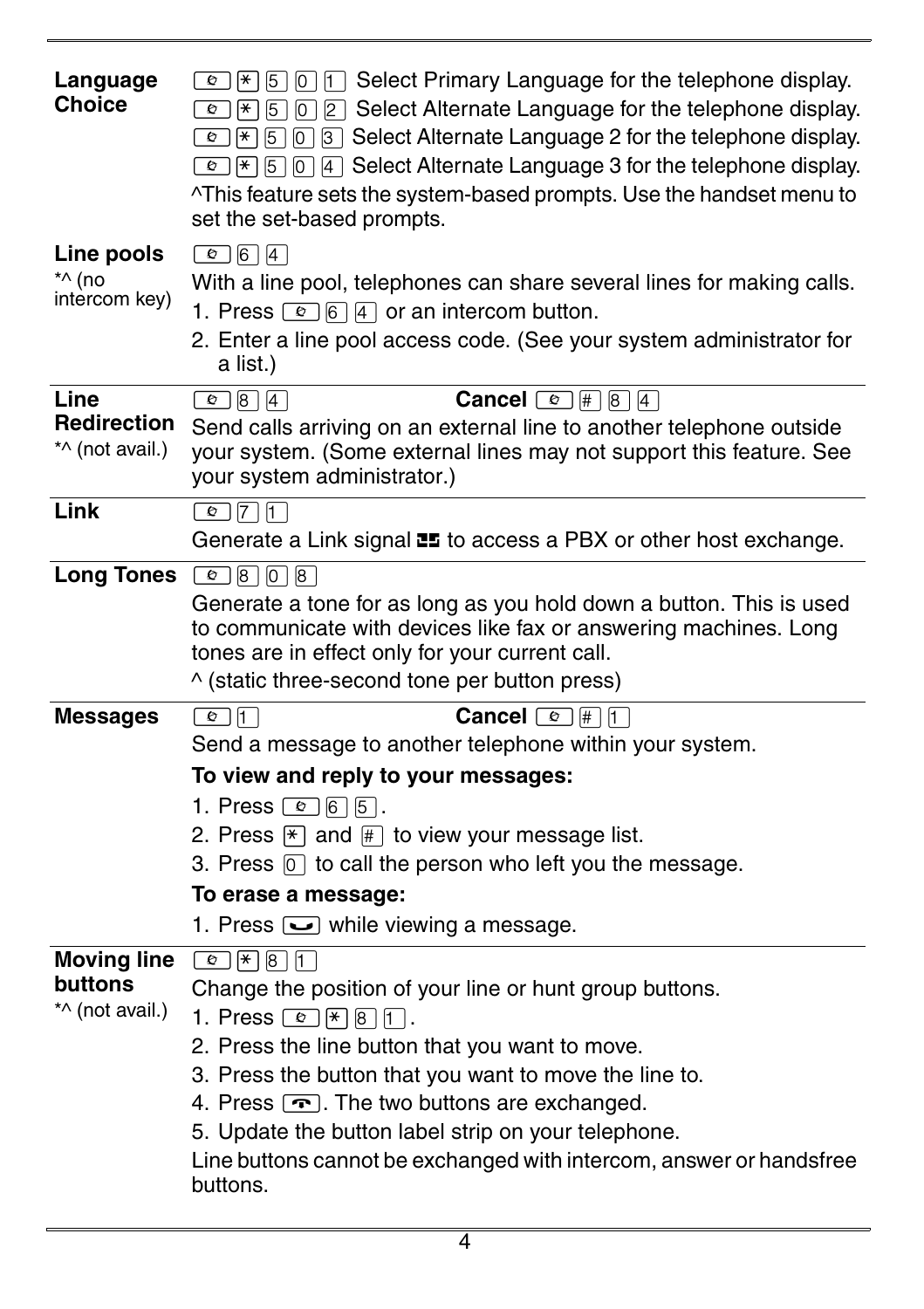| <b>Name and</b><br>number            | Cancel © # 8 1 9<br>$\boxed{\circledcirc}$ $\boxed{8}$ $\boxed{1}$ $\boxed{9}$                                                                                                                                                                                                                                                                                                                                                                                           |
|--------------------------------------|--------------------------------------------------------------------------------------------------------------------------------------------------------------------------------------------------------------------------------------------------------------------------------------------------------------------------------------------------------------------------------------------------------------------------------------------------------------------------|
| blocking                             | Block the outgoing name and/or number on a per-call basis.<br>1. Press $\textcircled{2}$ 8 1 9.                                                                                                                                                                                                                                                                                                                                                                          |
| Page<br>*^ (cannot<br>receive pages) | $\boxed{\circ}$ 6 0 and the code (1 to 3) and zone<br>(Zones $\overline{0}$ to 6 on Modular ICS and zones 1 to 3 on Compact ICS)                                                                                                                                                                                                                                                                                                                                         |
|                                      | Make a page announcement through either the internal (code 1) or<br>external (code 2) speakers, or both (code 3). Zone 0 on the Modular<br>ICS pages all zones.                                                                                                                                                                                                                                                                                                          |
|                                      | Page announcements are programmed to timeout after a pre-selected<br>amount of time which is set by your system administrator.                                                                                                                                                                                                                                                                                                                                           |
|                                      | Internal page $\textcircled{\textcircled{\scriptsize{\lhd}}}$ $\textcircled{\scriptsize{\lhd}}$ $\textcircled{\scriptsize{\lhd}}$ and zone<br>Make a page announcement to all, or to a specific group of telephones,<br>through the telephone speakers.                                                                                                                                                                                                                  |
|                                      | <b>External page</b> $\boxed{6}$ $\boxed{2}$<br>Make a page announcement through an external loudspeaker system.                                                                                                                                                                                                                                                                                                                                                         |
|                                      | Internal and external page $\boxed{2}$ $\boxed{6}$ $\boxed{3}$ and zone<br>Make a page announcement through both your telephone speakers<br>and an external loudspeaker system.                                                                                                                                                                                                                                                                                          |
| <b>Pause</b>                         | $\boxed{6}$ 7 8                                                                                                                                                                                                                                                                                                                                                                                                                                                          |
|                                      | Program a 1.5-second delay $\bullet$ , into an external autodial sequence.<br>For pulse dialing: $\mathbb{F}$ also inserts a 1.5-second delay.                                                                                                                                                                                                                                                                                                                           |
| Priority Call © 6 9                  |                                                                                                                                                                                                                                                                                                                                                                                                                                                                          |
|                                      | *^(ringing call) Interrupt a person who is on a call.                                                                                                                                                                                                                                                                                                                                                                                                                    |
|                                      | A person on another call can press $\boxed{\circ}$ $\boxed{8}$ $\boxed{5}$ (Do Not Disturb) to block<br>priority calls.                                                                                                                                                                                                                                                                                                                                                  |
| <b>Privacy</b>                       | $\boxed{\bullet}$ 8 3                                                                                                                                                                                                                                                                                                                                                                                                                                                    |
|                                      | Change the privacy setting for an external line.<br>If a line normally has privacy, this permits another telephone that<br>shares the line to join your call by selecting the active line.<br>If a line normally has privacy disabled, this prevents another telephone<br>that shares the line from joining your call by selecting the active line.<br>The privacy setting is re-established once you end your call or when<br>you enter the Privacy feature code again. |
| <b>Ring Again</b>                    | <b>Cancel</b> $\boxed{\circ}$ $\boxed{\#}$ 2<br>$\boxed{\circ}$ 2<br>Monitor a busy or unanswered telephone, or a busy line pool within<br>your system. Ring Again signals you to call back when the telephone<br>or line pool becomes available.                                                                                                                                                                                                                        |
| Ring<br>volume<br>^ (set-based)      | $\boxed{0}$ $\boxed{8}$ $\boxed{0}$<br>Make your telephone ring so that you can adjust the volume. You can<br>also adjust the volume any time your telephone rings.                                                                                                                                                                                                                                                                                                      |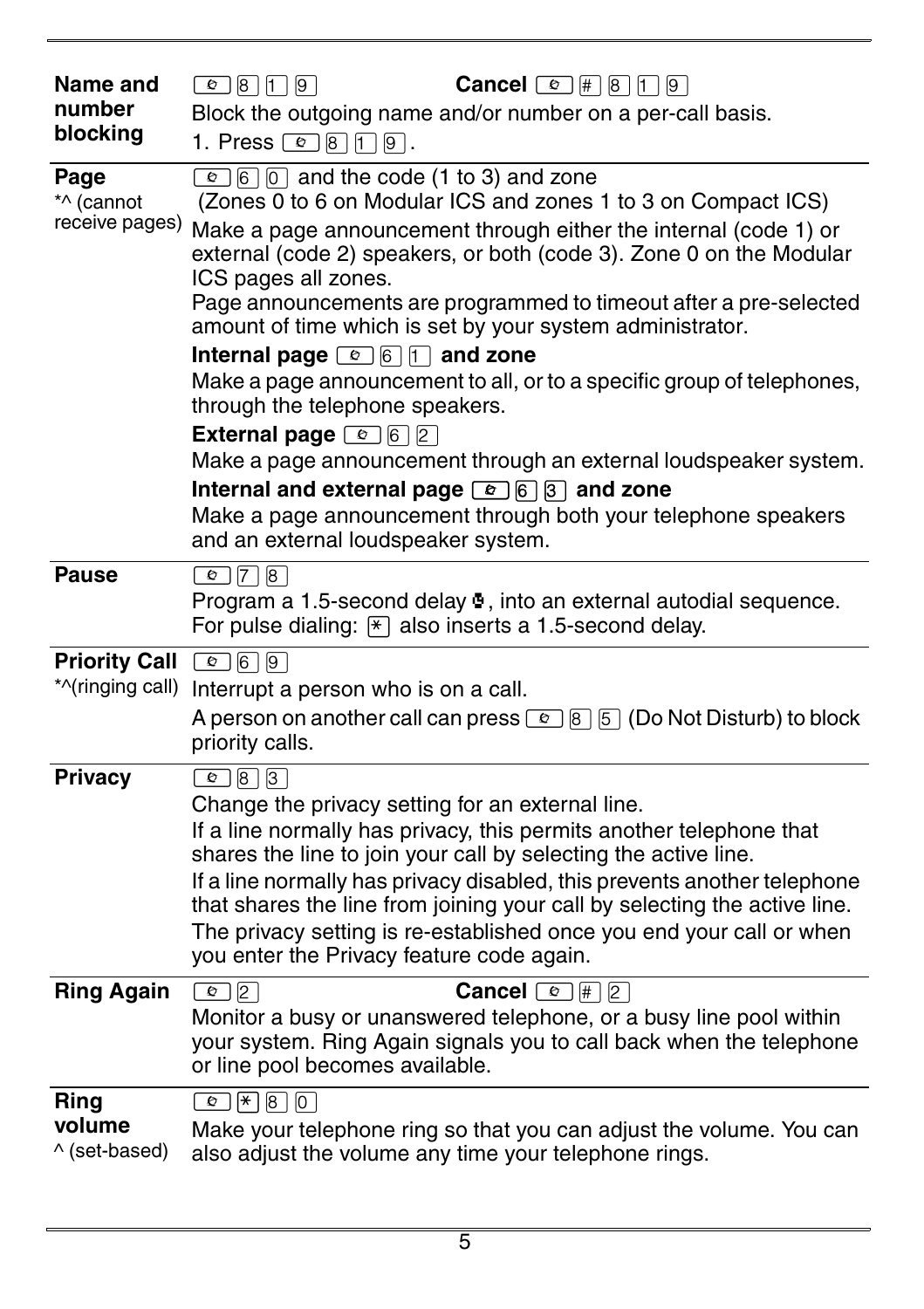| <b>Run/Stop</b>              | $\boxed{\circ}$ $\boxed{*}$ $\boxed{9}$<br>Store more than one autodial number or external carrier feature code<br>on one memory button by inserting a break point <b>E</b> between numbers<br>or codes.<br>The first press of the button dials the first number or code; the next<br>press dials the next number or code. You can program up to four<br>numbers or codes separated by break points. |
|------------------------------|------------------------------------------------------------------------------------------------------------------------------------------------------------------------------------------------------------------------------------------------------------------------------------------------------------------------------------------------------------------------------------------------------|
| <b>Saved</b>                 | $\boxed{\bullet}$ 6 7                                                                                                                                                                                                                                                                                                                                                                                |
| <b>Number</b><br>Redial      | Save a number to redial later. Enter the code while you are on a call<br>that you have dialed to save the number. Enter the code when you are<br>not on a call to redial the saved number.                                                                                                                                                                                                           |
| <b>Service</b>               | Show service schedules $\boxed{\circ}$ 8 $\boxed{7}$ 0                                                                                                                                                                                                                                                                                                                                               |
| <b>Schedules</b>             | Display the modes that have been turned on at a designated control<br>set.                                                                                                                                                                                                                                                                                                                           |
|                              | <b>Ringing service</b>                                                                                                                                                                                                                                                                                                                                                                               |
|                              | 0 8 7 1<br><b>Cancel</b> $\boxed{e}$ $\boxed{\#}$ $\boxed{8}$ $\boxed{7}$ $\boxed{1}$                                                                                                                                                                                                                                                                                                                |
|                              | Turn on one of six schedules for alternative ringing/call answering<br>arrangements from a designated control telephone.                                                                                                                                                                                                                                                                             |
|                              | <b>Restrictions service</b>                                                                                                                                                                                                                                                                                                                                                                          |
|                              | $\boxed{6}$ $\boxed{8}$ $\boxed{7}$ $\boxed{2}$<br><b>Cancel</b> $\boxed{e}$ # $\boxed{8}$ 7 $\boxed{2}$                                                                                                                                                                                                                                                                                             |
|                              | Turn on one of six services for restrictions on particular lines or<br>telephones from a designated control telephone. You will be required<br>to enter a password.                                                                                                                                                                                                                                  |
|                              | <b>Routing services</b>                                                                                                                                                                                                                                                                                                                                                                              |
|                              | $\boxed{6}$ $\boxed{8}$ $\boxed{7}$ $\boxed{3}$<br><b>Cancel</b> $\boxed{e}$ # $\boxed{8}$ 7 $\boxed{3}$                                                                                                                                                                                                                                                                                             |
|                              | Turn on one of six services for routing on particular lines or telephones<br>from a designated control telephone. You will be required to enter a<br>password.                                                                                                                                                                                                                                       |
| <b>Silent</b>                | $\boxed{0}$ $\boxed{1}$ $\boxed{5}$ $\boxed{5}$ $\boxed{0}$                                                                                                                                                                                                                                                                                                                                          |
| monitoring<br>*^(not avail.) | If your two-line telephone has been designated as a supervisor<br>telephone, use this code to start monitoring members of a hunt group.                                                                                                                                                                                                                                                              |
|                              | 1. Press © \ [5   5   0 ].                                                                                                                                                                                                                                                                                                                                                                           |
|                              | 2. Enter the SM password provided by your system administrator.                                                                                                                                                                                                                                                                                                                                      |
|                              | 3. Enter the local (DN) of the Hunt group telephone you want to                                                                                                                                                                                                                                                                                                                                      |
|                              | monitor.                                                                                                                                                                                                                                                                                                                                                                                             |
|                              | Note: If the telephone does not have a current call, or if the call is an<br>internal call, you will not be able to monitor the call.                                                                                                                                                                                                                                                                |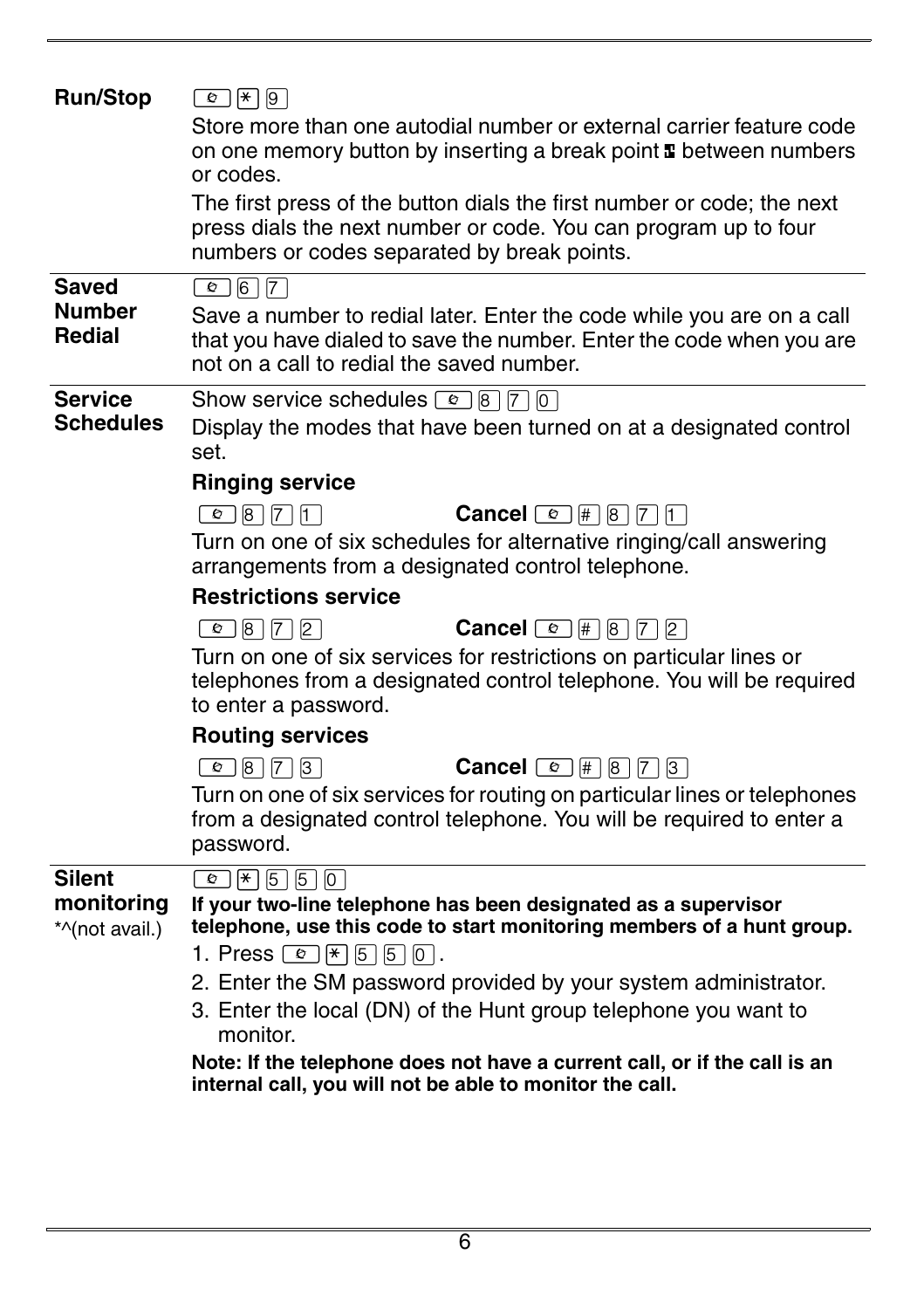### **Speed Dial <b>©** ©

Dial an external telephone number using a three-digit code.

There are two types of speed dial codes: system (001 to 255) and user (256 to 279).

System speed dial codes can be used from any display telephone in the system. They are assigned by your system administrator.

User speed dial codes are used exclusively at your telephone.

#### **To make a call using a speed dial code:**

- 1. Press  $\boxed{\circ}$  0.
- 2. Enter the three-digit code for the number.

### **To program user speed dial numbers:**

- 1. Press  $\boxed{e}$   $\boxed{\ast}$   $\boxed{4}$ .
- 2. Enter a three-digit code from 256 to 279.
- 3. Specify an external line by pressing a line or intercom button or by entering a line pool. If you do not specify the line, the system automatically chooses a line for the call.
- 4. Dial the telephone number you want to program (up to 24 digits).
- 5. Press  $\overline{\mathbf{y}}$ .
- 6. Record the code and the number you have just programmed.

You cannot program user speed dial numbers while someone else is programming your system. Codes you enter can be overridden by your system administrator.

| <b>Static time</b> | <b>Cancel</b> $\boxed{e}$ # 8 0 6                                  |
|--------------------|--------------------------------------------------------------------|
| and date           | Change the first line of the display to the current time and date. |
|                    | ^(Automatic change for Daylight Savings Time is not supported)     |
|                    |                                                                    |

**Time & date** © 8 0 3

Briefly display the time and date while you are on a call.

**Transfer <b>a a a a a a** 

Send a call to another telephone within your system, or to an external telephone. You may not be able to transfer a call on an external line to an external telephone, depending on the capabilities of the lines.

- 1. Make or answer a call.
- 2. Press  $\boxed{2}$   $\boxed{7}$   $\boxed{0}$ .
- 3. Call the person you want to transfer the call to.
- 4. Stay on the line if you wish to speak to the person first.
- 5. Press  $\boxed{\bullet}$  to complete the transfer.

If an external call is transferred to a busy internal or network extension, or is not answered after a few rings, the call automatically rings you back.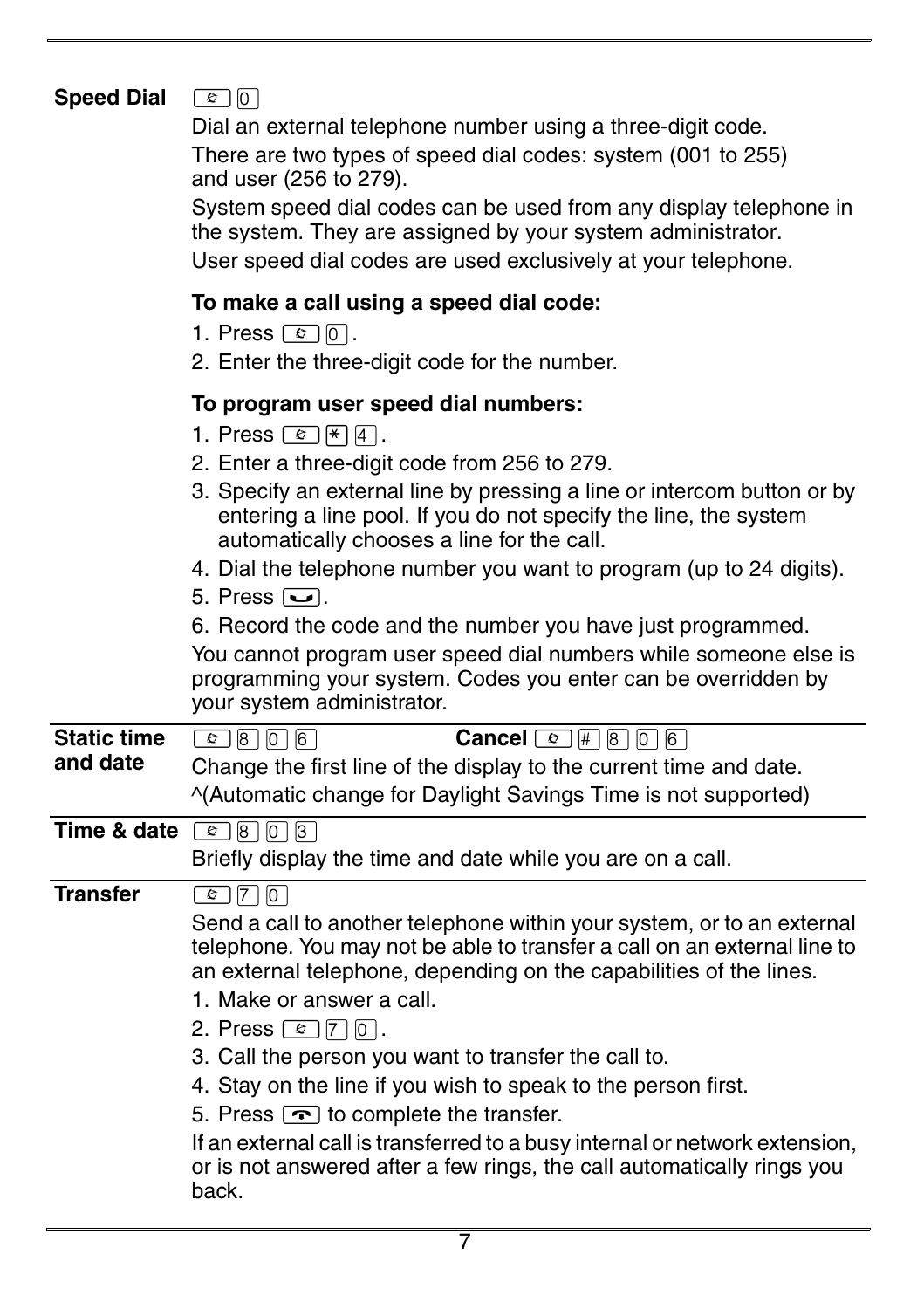| <b>Trunk</b><br>Answer        | 8 <br>O<br>10<br>Answer an external call that is ringing on a line that has been placed<br>into a Ringing Service schedule from any telephone in your system.<br>This feature does not work for a private line. |
|-------------------------------|-----------------------------------------------------------------------------------------------------------------------------------------------------------------------------------------------------------------|
| <b>Voice call</b>             | 6<br> 6 <br>$\frac{1}{2}$                                                                                                                                                                                       |
| *^(ringing call)              | Make a voice announcement or begin a conversation through the<br>speaker of another telephone without making the other telephone ring.                                                                          |
| Voice call                    | <b>Cancel</b> $\boxed{\circ}$ # 8 8<br> 8 <br>8<br>$\circ$ 1                                                                                                                                                    |
|                               |                                                                                                                                                                                                                 |
| deny<br>$\wedge$ (not avail.) | Prevent your telephone from receiving voice calls. Do Not Disturb<br>$(\boxed{\bullet}$ 8 $[5]$ ) also prevents your telephone from receiving voice calls.                                                      |
| <b>Wait for dial</b>          | l 8 I<br>$ 0 $   4<br>$\circ$ 1                                                                                                                                                                                 |

## **Call Display Services**

The following features are available only if you subscribe to Call Display services or to special line services from your local telephone company.

| Autobumping                | <b>Cancel</b> $\boxed{\circ}$ $\boxed{\#}$<br>$\overline{\mathbf{e}}$<br>8<br>5<br> 8 <br>15<br>Have the system automatically delete the oldest log item from a full<br>Call Log, so that a new log item can be stored.                                                                                                                                                                                                                                                                                                                                              |
|----------------------------|----------------------------------------------------------------------------------------------------------------------------------------------------------------------------------------------------------------------------------------------------------------------------------------------------------------------------------------------------------------------------------------------------------------------------------------------------------------------------------------------------------------------------------------------------------------------|
| Call<br><b>Information</b> | ø<br> 8 <br>$\mathsf{I}$<br>$\mathsf{I}$<br>Display the name, number or line name of a ringing or held call.<br>Press $ \# $ to move through the information displays.<br>*^ (not allowed if there is an active call or a held call and the handset<br>is the conference master; not allowed when there is a non-ringing<br>incoming call.)                                                                                                                                                                                                                          |
| <b>Call Log</b>            | 18<br>ø<br>Call Log displays use the following special characters:<br>(underline) identifies a new item<br>1<br>identifies answered calls<br>D.<br>identifies long distance calls<br>s<br>identifies that the information has been shortened<br>To view your Call Log:<br>1. Press $\mathbb{R}$ to view old items.<br>Press $\#$ to view new items.<br>Press $\boxed{0}$ to return to the last viewed item.<br>2. Press $\mathbb{H}$ and $\mathbb{H}$ to move through your items.<br>$\blacksquare$ to view more information on an item.<br>3. Press $\overline{++}$ |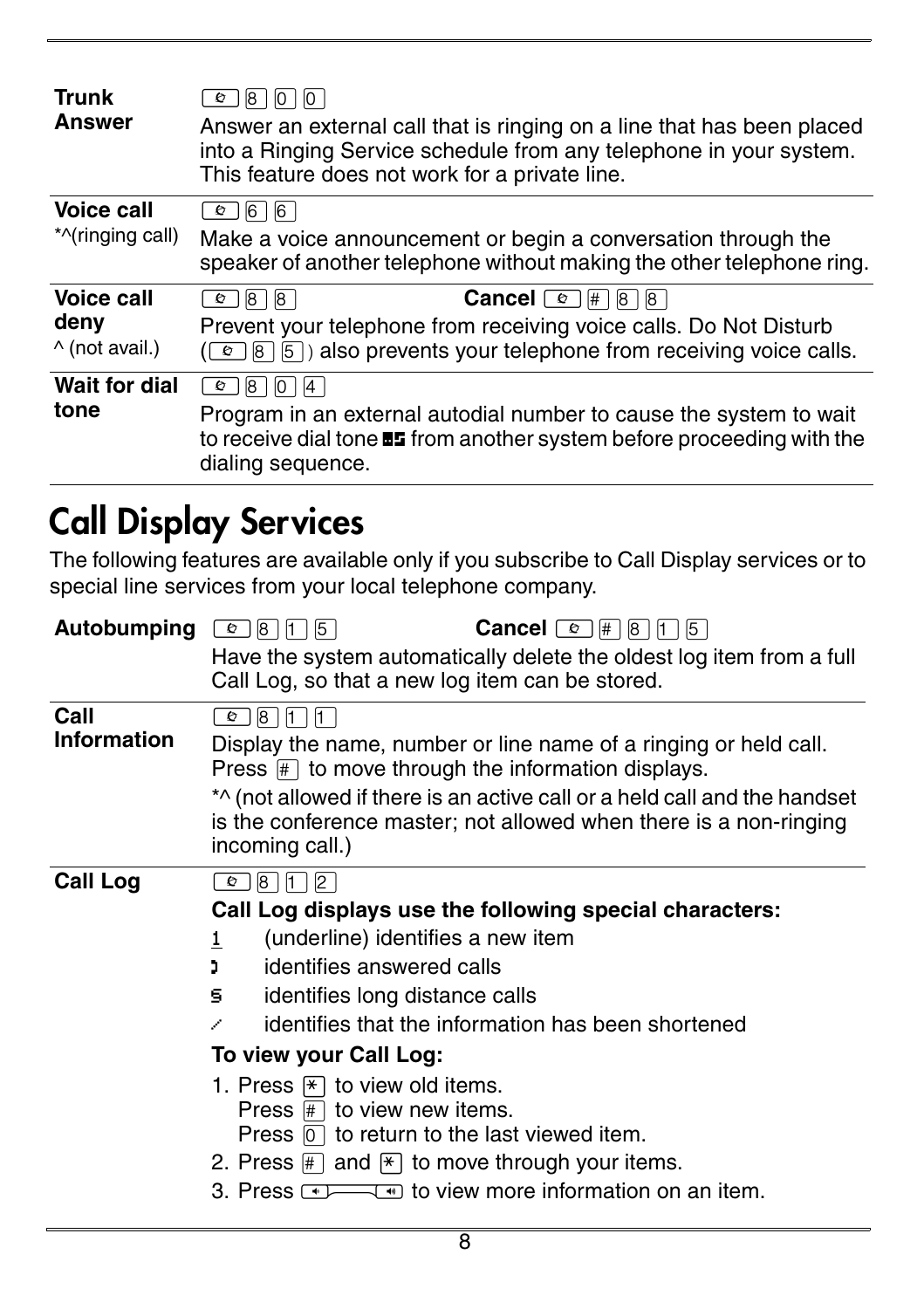| <b>Call Log</b><br>continued                                                           | To erase a Call Log entry:<br>Press $\sum$ while viewing an item.                                                                                                                                                                                                                                                  |
|----------------------------------------------------------------------------------------|--------------------------------------------------------------------------------------------------------------------------------------------------------------------------------------------------------------------------------------------------------------------------------------------------------------------|
|                                                                                        | To return a call from your Call Log:<br>1. Display the desired number on your telephone.<br>2. Edit the number, if required. You can add numbers for long<br>distance dialing or line pool access or remove numbers using<br>কেচ<br>ग.<br>3. Press a line button.<br>4. Lift the handset.                          |
| <b>Call Log</b><br>options                                                             | $\circ$   $\star$  8 4<br>Select the type of calls that will automatically be stored in your Call<br>Log. Press $\mathbb{H}$ to see the next setting. Press $\boxed{\bullet}$ to select the<br>displayed setting.                                                                                                  |
| <b>Call Log</b><br>password                                                            | $ \star $ 8   5<br>$\circ$<br>Program a four-digit password for your Call Log. To remove a<br>forgotten password, see your system administrator.                                                                                                                                                                   |
| Logit                                                                                  | $\circ$ 8 1 3<br>Store caller information for your current call in your Call Log.                                                                                                                                                                                                                                  |
| <b>Malicious</b><br><b>Caller ID</b><br>(MCID)<br>^(not supported<br>for this profile) | $\bullet$  8  9  7<br>Store caller information on the service provider system for last<br>external call.<br>This feature only works if your system uses ETSI ISDN lines. Check<br>with your system administrator. The code must be invoked within 30<br>seconds after the caller hangs up, and before you hang up. |